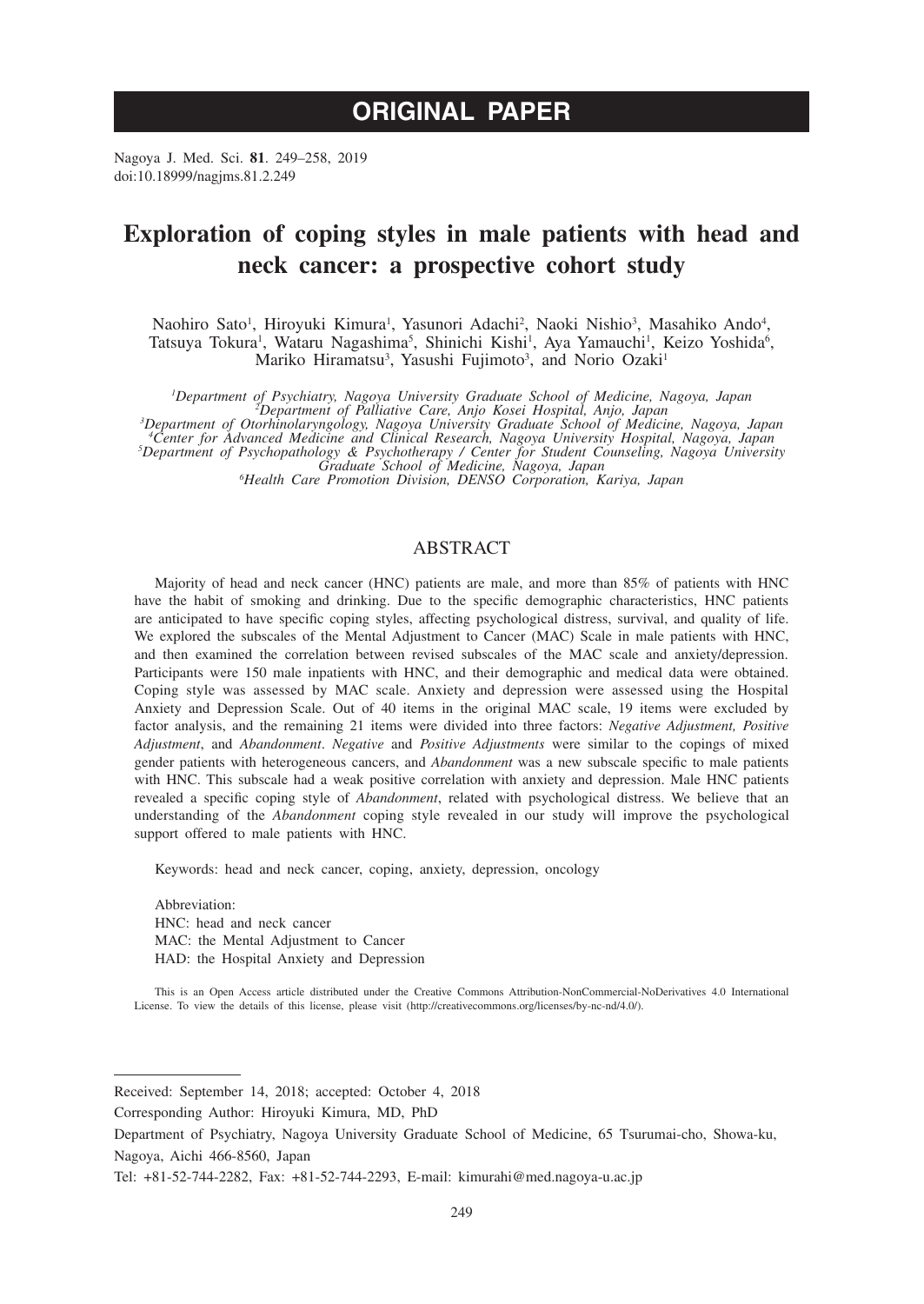## INTRODUCTION

Head and neck cancer (HNC) is a broad term that includes epithelial malignancies arising in the paranasal, nasal, or oral cavities, or the pharynx or larynx. A worldwide epidemiological study found that nearly three-quarters of HNC patients were male.<sup>1</sup> More than 85% of patients with HNC have a history of cigarette smoking and drinking alcohol (previous and current), suggesting that HNC is related to life style factors.<sup>2</sup> Regarding the penetration rate of cigarette smoking and drinking alcohol, male was higher than female.<sup>3,4</sup> Similar results were obtained from Japanese public investigation.5 According to the general population, the previous large-scale studies have demonstrated the gender differences in coping style.<sup>6-8</sup> Recentry, this results was match the same in japanese patients with lung cancer.<sup>9</sup>

The coping style of patients with HNC has been gained attention and has been shown to vary according to the patient's treatment phase and level of psychological distress.<sup>10-13</sup> Arastad et al<sup>14</sup> reported that level of distress predicts subsequent survival in successfully treated HNC patients. Furthermore, moderate - to - large associations between disengagement coping mechanisms (eg, avoidance) and psychological distress were observed the patients with HNC.15

In a recent systematic review, psychological distress has great effect on depression and anxiety.<sup>16</sup> The prevalence of depression is estimated to be  $46\%$  in HNC patients,<sup>17</sup> and the suicide rate is higher than that in patients with other types of cancer.<sup>18,19</sup> Avoidance or negative coping is associated with depression among HNC patients<sup>13</sup> and the Coping style of HNC patients is one of the risk factors related to depression.20 Henry et al reported that the coping with the diagnosis by alcohol/drugs was a predictor of 1-year period prevalence of suicidal ideation in  $HNC<sup>21</sup>$  Through the background above, the head and neck cancer patients should cope with these distress appropriately. However, the higher risk of suicide in male compared with female HNC patients suggests that males do not cope with HNC as well as females.<sup>22</sup> We needed to consider the investigation of coping style in male patients with HNC related to the depression and anxiety.

The Mental Adjustment to Cancer (MAC) scale is widely used to assess coping styles in cancer patients.15 The MAC scale consists of 40 items in five subscales: Fighting Spirit (FS), Hopeless/Helplessness (HH), Anxious Preoccupation (AP), Fatalistic (F), and Avoidance (A). The HH, AP, and F subscales are associated with anxiety and depression.23-25 Attempts to replicate the five MAC subscales in heterogeneous populations have yielded inconsistent results.<sup>26-29</sup> Watson and Homewood<sup>30</sup> re-evaluated the original subscale structure in a large heterogeneous sample of cancer patients and proposed a structure: the Summary Positive Adjustment Scale and Summary Negative Adjustment Scale. However, it is not clear whether these summary scales are useful for patients with HNC because of their specific demographic characteristics and psychosocial circumstances. To prevent perseverative negative thinking with subsequent poor medical outcomes, we will re-examine the psychometric properties of the MAC scale in male patients with HNC.

In our study, we reassessed the original MAC subscales in male patients with HNC and examined the correlation between our revised MAC subscales and levels of anxiety and depression.

### **METHODS**

#### *Patients*

We established a liaison psychiatry medical team for HNC patients in Nagoya University Hospital in 2005. Patients routinely received psychiatric liaison intervention by our liaison team, consist of otolaryngologists, dental surgeons, psychiatrists, psychologists, nurses, occupational therapists and social workers with monthly interprofessional conferences. Psychiatrists preoperatively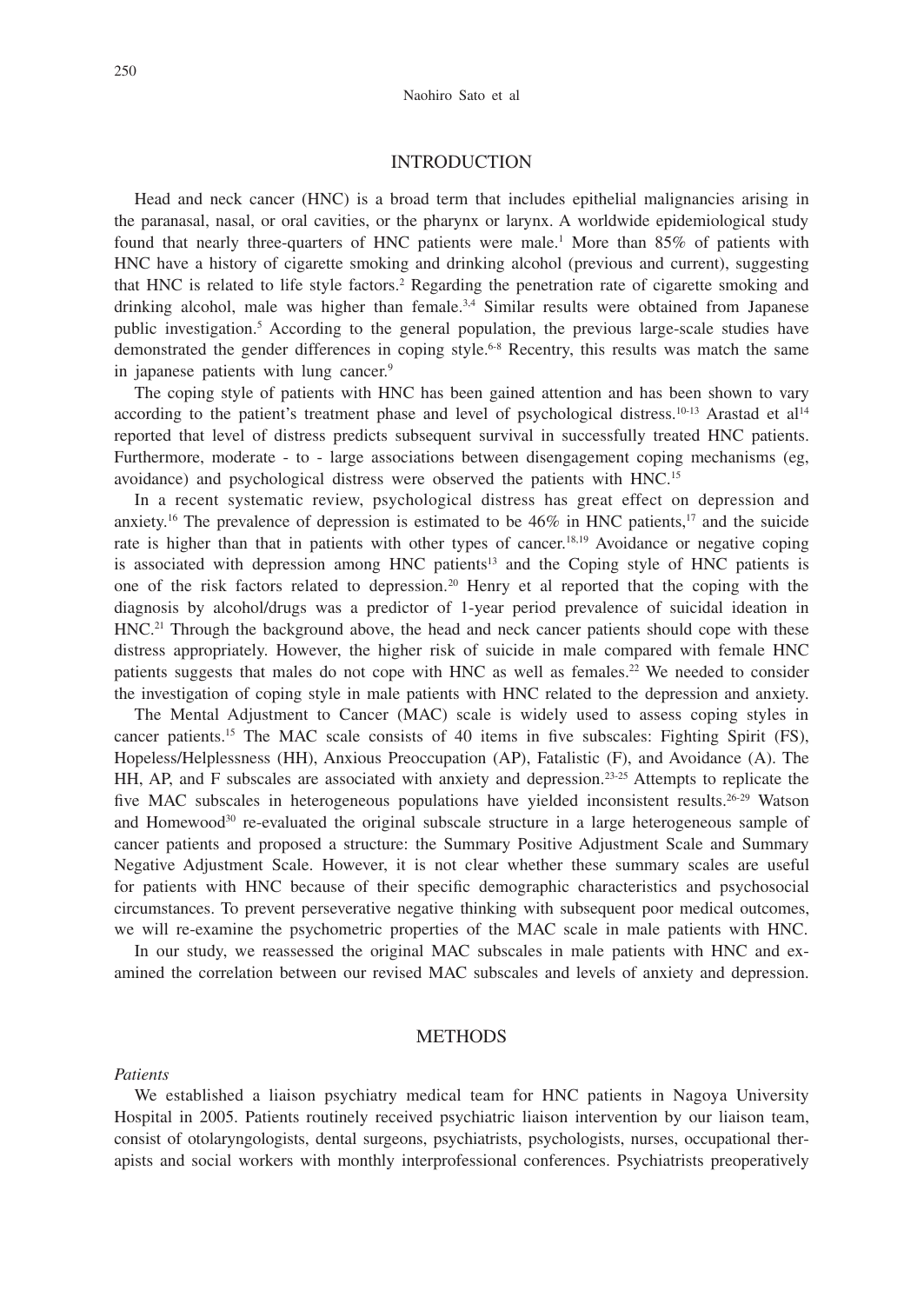assessed the mental condition of the patients. If necessary, performed psychiatric intervention for patients with treated psychiatric disorders based on the evidence based guidelines in japan.

Patients were enrolled between April 2006 and August 2012 at Nagoya University Hospital in Japan. We included the patients with head and neck cancer, who planned to undergo the radical surgery and need the reconstructive surgery for head and neck carcinoma. We excluded patients with cognitive disorders, schizophrenia, or a history of other psychotic disorders according to the Diagnostic and Statistical Manual of Mental Disorders, Fourth Edition, Text Revision  $(DSM-IV-TR).$ <sup>31</sup>

#### *Variables and measures*

Demographic and medical data were collected during the interview and obtained from patient medical records at baseline. Patients were classified as non-smoker, previous smoker, or current smoker. Non-smoker was defined as never having smoked. Previous smoker was defined as having quit smoking more than a year before the date of the psychiatrist interview. Current smoker was defined as smoking at the time of the psychiatrist interview or as having quit smoking within a year before the date of the interview. Patients were classified as non-drinker, previous drinker, or current drinker in the same manner.

Coping style was assessed using the Japanese version of the MAC scale.32 The MAC scale is a 40-item self-rating questionnaire with a four-point Likert scale ranging from 1 ('definitely does not apply to me') to 4 ('definitely applies to me'). The five original subscales are FS (16 items), HH (6 items), AP (9 items), F (8 items), and A (1 item). $33,34$  The proposed general subscales are the Summary Positive Adjustment Scale (17 items) and Summary Negative Adjustment Scale  $(16$  items).<sup>30</sup>

Anxiety and depression levels were assessed using the Japanese version of the Hospital Anxiety and Depression  $(HAD)$  scale, $35$  an effective screening tool widely used in psycho-oncology clinical and research settings. The questionnaire contains 14 items (7 items each for the depression and anxiety subscales) rated on a four-point Likert scale ranging from 0 to 3. Subscale scores range from 0 (no distress) to 21 (maximum distress), and the total score ranges from 0 to  $42.^{36}$ 

As is the previous studies,  $2^{1,37}$  the patients were assessed at four time-points by psychiatrists and psychologists. The first evaluation (Time 0: T0) was performed shortly after the interview with the psychiatrist, and the second (Time 1: T1), third (Time 2: T2), and fourth (Time 3: T3) evaluations were performed at 3, 6, and 12 months, respectively, after the first evaluation. At T0, we assessed coping style and the levels of anxiety and depression. At T1, T2 and T3, we assessed the levels of anxiety and depression.

Statistical analyses Bartlett's test of sphericity and the Kaiser-Meyer-Olkin measure of sampling adequacy were used. We performed an exploratory principal axis factor analysis with oblique rotation because it permits correlations among factors.<sup>38</sup> We identified the number of meaningful factors based on the scree plot, parallel analysis, and factor interpretability. Items were retained if loadings were equal to or greater than 0.45 and the value of the communalities was higher than 0.25. Reliability coefficients were calculated using Cronbach's alpha for each extracted factor.

Correlation coefficients were calculated between each extracted MAC subscale, which was assessed at T0, and each HAD subscale, which was assessed at T0–T4. P-values <0.05 were deemed to indicate statistical significance. Statistical tests were conducted using the Statistical Package for Social Sciences version 19.0 (SPSS Inc., Chicago, IL, USA) and R version 3.2.4.

The protocol of this study was approved by the Ethics Review Committee of Nagoya University Graduate School of Medicine (approval no. 2007-0543: Nagoya University). This study was conducted in accordance with the Helsinki Declaration. Written informed consent was obtained from each subject by psychiatrists before the start of the study.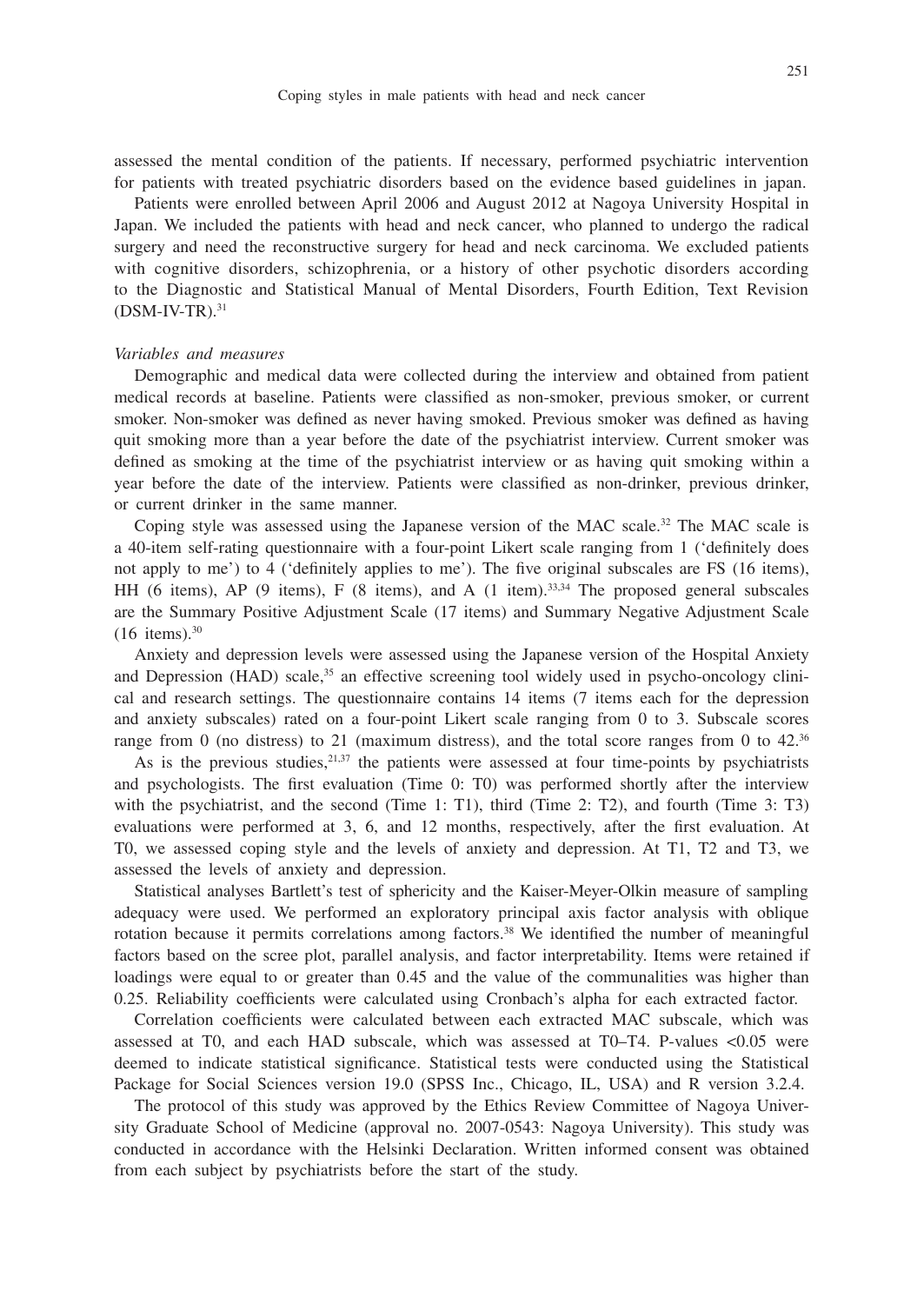## RESULTS

## *Patient characteristics*

A total of 257 HNC patients planned to undergo the radical surgery and need the reconstructive surgery for head and neck carcinoma. Of the 212 HNC patients (82.5%) who agreed to participate in this study, 150 patients (58.4%) completed the MAC and HADS at the first evaluation (T0). Patient demographic characteristics and medical information are shown in Table 1. The mean age of the patients was 62.1 years (SD 11.2, range 20–82 years). Eighty percent of the participants were married, 81% of the participants had at least 10 years of education and about 43% were not working (retired or unemployed). In total, 81% of the patients were previous or current smokers and 78% were previous or current drinkers. The majority of patients had advanced cancer of the hypopharynx, oral cavity, or other areas. Surgical treatment was planned for 97% of the patients. At T1, 45 patients were excluded because of canceled appointments. At T2, 54 patients were excluded due to cancelled appointment ( $N = 48$ ), transfer to another hospital ( $N = 1$ ), or death  $(N = 5)$ . At T3, 49 patients were excluded due to cancelled appointment  $(N = 32)$ , transfer to another hospital ( $N = 5$ ), or death ( $N = 12$ ). Thus, the final analysis included 105, 96, and 101 patients at T1, T2 and T3, respectively, with 58 patients evaluated at all time points.

#### *Factor analysis*

The Kaiser-Meyer-Olkin statistic was 0.77 and Bartlett's test was significant ( $\gamma$ 2 = 2357.8,  $df = 780$ ;  $p < 0.001$ ). The principal component analysis identified 12 factors with eigenvalues greater than one, which accumulatively accounted for 67.01% of the total variance. We identified a three-factor solution. The scree plot showed a steep drop from factor two to factor three, supporting a two-factor solution. Parallel analysis suggested a four-factor solution. Based on the results of these analyses and the interpretation of the factor solutions, we determined that a three-factor solution was the most appropriate. Therefore, the factor analysis was performed using the oblimin rotation to extract three factors. Based on our exclusion criteria, 16 items were excluded (Q1, Q3, Q4, Q5, Q8, Q12, Q14, Q15, Q18, Q19, Q24, Q28, Q29, Q34, Q35, Q38). To obtain the best model, we performed a second factor analysis using the remaining 24

items. Three items (Q9, Q13, Q20) were excluded because they explained less variance than the others. Finally, a third factor analysis was performed using the remaining 21 items (Table 2). The final model included 21 items in three factors accounting for 48.71% of the variance. The factors were named "Negative Adjustment (NA)", "Positive Adjustment (PA)", and "Abandonment" according to Watson and Homewood22 and the content of the items. Cronbach's alpha values for NA, PA, and Abandonment were 0.85, 0.81, and 0.74, respectively.

#### *Correlation*

Table 3 shows the correlation coefficients between the revised MAC subscale scores and the HAD subscale scores at each time-point. NA was positively correlated with the HAD anxiety and depression subscales at all time points and PA was negatively correlated with the HAD anxiety and depression subscales at T0. Abandonment was positively correlated with the HAD anxiety subscale at T0 and T3 and positively correlated with the depression subscale at all time points.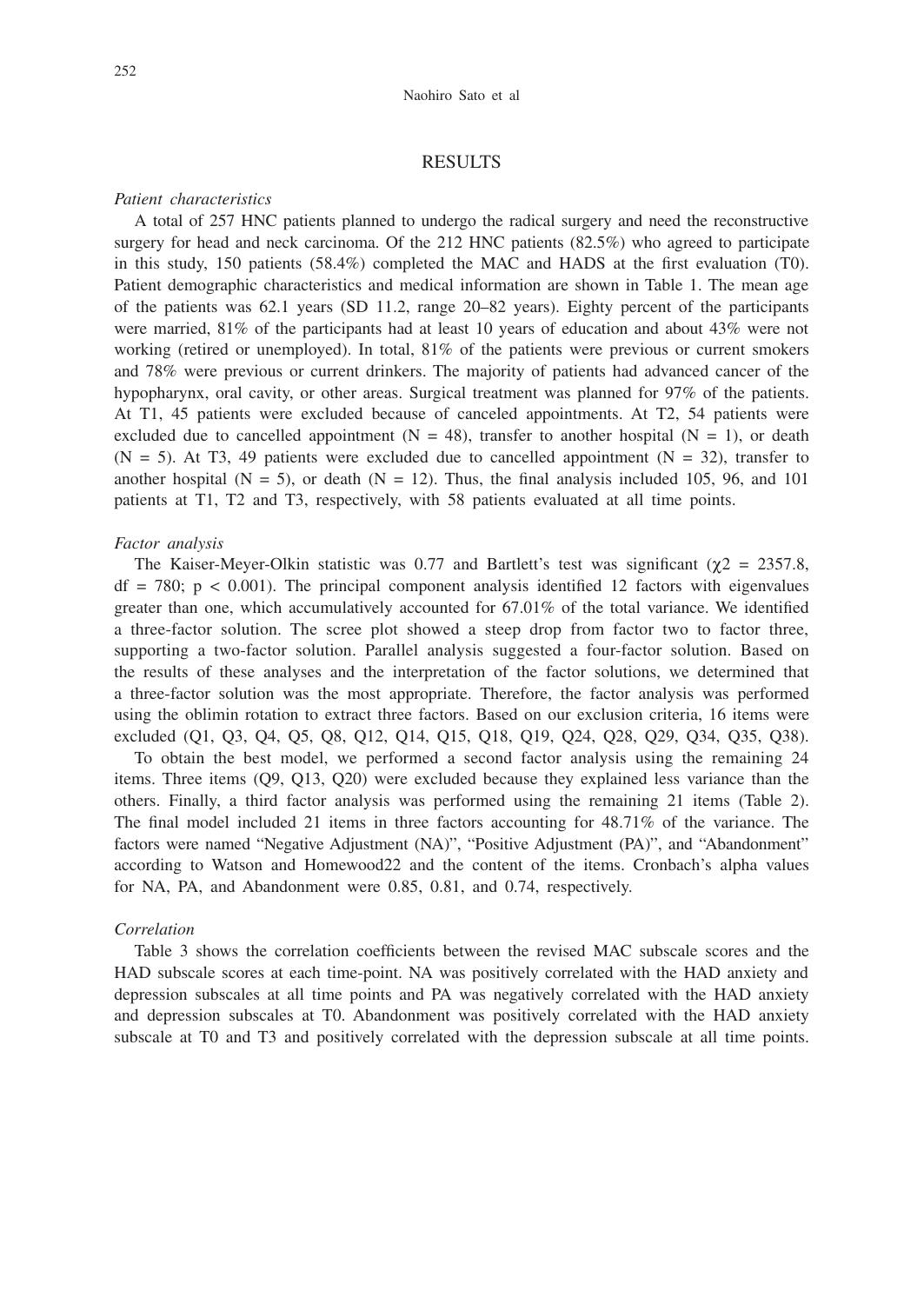|                   |                                        | Frequency $(\%)$ |
|-------------------|----------------------------------------|------------------|
| Age               |                                        |                  |
|                   | Mean                                   | $62.1(SD=11.2)$  |
|                   | Range                                  | $20 - 82$        |
| Marital status    |                                        |                  |
|                   | Married/cohabiting                     | 120 (80)         |
|                   | Divorced/separated                     | 4(3)             |
|                   | Single                                 | 20 (13)          |
|                   | Widowed                                | 6(4)             |
| education         |                                        |                  |
|                   | <10                                    | 29 (19)          |
|                   | $\geq 10$                              | 121(81)          |
| Employment status |                                        |                  |
|                   | Retired                                | 56 (37)          |
|                   | Unemployed                             | 9(6)             |
|                   | Full- or part-time                     | 65 (43)          |
|                   | Self employed                          | 17(11)           |
|                   | Student                                | 3(2)             |
| Smoking           |                                        |                  |
|                   | Never                                  | 16(11)           |
|                   | Previous                               | 54 (36)          |
|                   | Current                                | 67(45)           |
|                   | Unknown                                | 13(9)            |
| Drinking          |                                        |                  |
|                   | Never                                  | 19(13)           |
|                   | Previous                               | 17(11)           |
|                   | Current                                | 100(67)          |
|                   | Unknown                                | 14 $(9)$         |
| Stage             |                                        |                  |
|                   | 1                                      | 3(2)             |
|                   | $\mathfrak{2}$                         | 11(7)            |
|                   | 3                                      | 23(15)           |
|                   | $\overline{4}$                         | 112 (75)         |
|                   | none (benign tumor)                    | 1(0.6)           |
| Site of cancer    |                                        |                  |
|                   | Oral cavity                            | 22(15)           |
|                   | Nasal/Paranasal cavity                 | 28 (19)          |
|                   | Oropharynx                             | 19 (13)          |
|                   | Hypopharynx                            | 52 (35)          |
|                   | Larynx                                 | 16(11)           |
|                   | Other                                  | 13(9)            |
| Treatment         |                                        |                  |
|                   | Surgery only                           | 35(23)           |
|                   | Radiotherapy only                      | 2(1)             |
|                   | Surgery and radiation                  | 26(17)           |
|                   | Surgery and chemotherapy               | 33 (22)          |
|                   | Radiotherapy and chemotherapy          | 2(1)             |
|                   | Surgery, chemotherapy and Radiotherapy | 52 (35)          |

Table 1 Patient demographic characteristics and medical information (n = 150)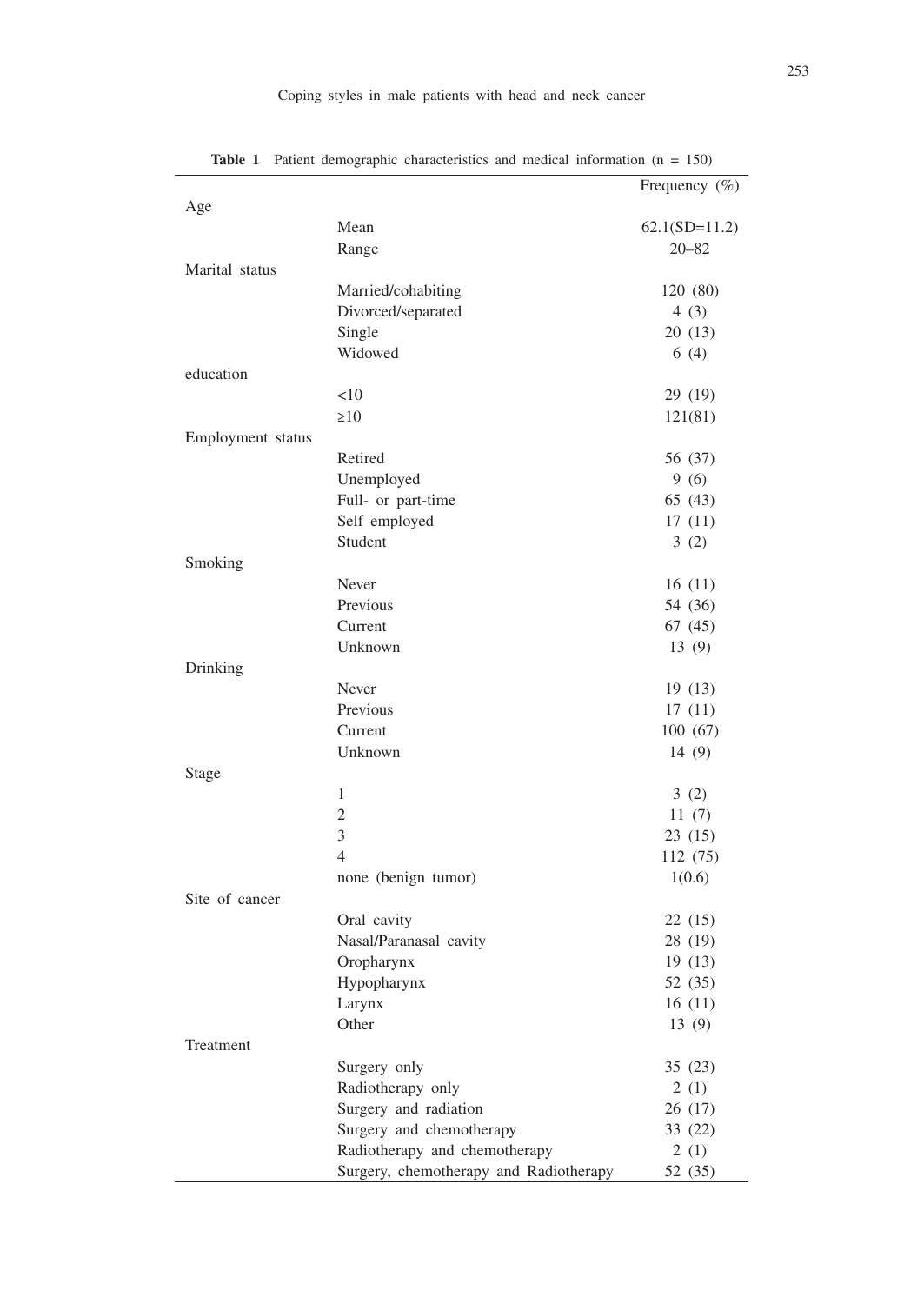### Naohiro Sato et al

| Items                         | Original<br>subscales | Original items             | FACTOR1 | FACTOR2 | FACTOR3 |  |  |  |
|-------------------------------|-----------------------|----------------------------|---------|---------|---------|--|--|--|
| FACTOR1 : Negative Adjustment |                       |                            |         |         |         |  |  |  |
| Q22                           | AP                    | Anxiety                    | 0.86    | $-0.03$ | $-0.14$ |  |  |  |
| Q <sub>36</sub>               | <b>HH</b>             | At a loss                  | 0.79    | $-0.07$ | 0.07    |  |  |  |
| Q37                           | AP                    | Angry                      | 0.75    | 0.00    | $-0.07$ |  |  |  |
| Q23                           | <b>HH</b>             | Not hopeful                | 0.71    | $-0.07$ | 0.11    |  |  |  |
| Q21                           | AP                    | Difficult believing        | 0.66    | 0.14    | $-0.01$ |  |  |  |
| Q25                           | HH                    | Giving up                  | 0.52    | $-0.05$ | 0.15    |  |  |  |
| Q <sub>3</sub> 3              | $\mathbf{F}$          | Avoid information          | 0.46    | 0.09    | 0.06    |  |  |  |
| Q <sub>2</sub>                | HH                    | Can't cheer                | 0.45    | $-0.14$ | 0.14    |  |  |  |
| FACTOR2 : Positive Adjustment |                       |                            |         |         |         |  |  |  |
| Q31                           | <b>FS</b>             | Try positive attitude      | $-0.28$ | 0.75    | 0.16    |  |  |  |
| Q40                           | <b>FS</b>             | Fight illness              | 0.00    | 0.65    | 0.00    |  |  |  |
| Q6                            | <b>FS</b>             | Get better                 | $-0.07$ | 0.65    | $-0.04$ |  |  |  |
| Q26                           | <b>FS</b>             | Humour                     | $-0.05$ | 0.57    | 0.08    |  |  |  |
| Q10                           | AP                    | Exercise                   | $-0.04$ | 0.55    | $-0.12$ |  |  |  |
| Q39                           | <b>FS</b>             | Count blessings            | 0.10    | 0.52    | 0.03    |  |  |  |
| Q27                           | <b>FS</b>             | Others worry               | $-0.05$ | 0.51    | $-0.01$ |  |  |  |
| Q <sub>32</sub>               | <b>FS</b>             | Keep busy                  | 0.23    | 0.50    | 0.21    |  |  |  |
| Q11                           | FS                    | Life precious              | 0.22    | 0.50    | $-0.13$ |  |  |  |
| Q16                           | <b>FS</b>             | Mind makes difference      | 0.01    | 0.49    | $-0.16$ |  |  |  |
| FACTOR3: Abandonment          |                       |                            |         |         |         |  |  |  |
| Q30                           | F                     | Can't control              | $-0.03$ | 0.06    | 0.92    |  |  |  |
| Q7                            | $\overline{F}$        | Nothing makes a difference | 0.05    | $-0.02$ | 0.61    |  |  |  |
| Q17                           | HН                    | Nothing to help            | 0.15    | $-0.09$ | 0.60    |  |  |  |
| % Explained                   |                       |                            | 22.95   | 40.98   | 48.71   |  |  |  |
| Cronbach's alpha              |                       |                            | 0.853   | 0.809   | 0.741   |  |  |  |

**Table 2** Factor loading estimates for the exploratory factor analysis of the MAC subscales.

**Table 3** Correlation coefficients between the revised MAC subscale scores and the HAD anxiety and depression scores at the four time points (T0, T1, T2, and T3).

|                      | Time0 HAD scale<br>$(N=150)$ |            | Time1 HAD scale<br>$(N=105)$ |            | Time2 HAD scale<br>$(N=96)$ |            | Time3 HAD scale<br>$(N=101)$ |            |
|----------------------|------------------------------|------------|------------------------------|------------|-----------------------------|------------|------------------------------|------------|
|                      |                              |            |                              |            |                             |            |                              |            |
|                      | Anxiety                      | Depression | Anxiety                      | Depression | Anxiety                     | Depression | Anxiety                      | Depression |
| Negative             |                              |            |                              |            |                             |            |                              |            |
| Adjustment           | $.576**$                     | $.564**$   | $.262**$                     | .337**     | .460**                      | $.490**$   | .447**                       | $.401**$   |
|                      |                              |            |                              |            |                             |            |                              |            |
| Positive             |                              |            |                              |            |                             |            |                              |            |
| Adjustment           | $-.222**$                    | $-.328**$  | $-.050$                      | $-.181$    | $-.058$                     | $-.166$    | $-.081$                      | $-.123$    |
|                      |                              |            |                              |            |                             |            |                              |            |
| Abandonment          | $.170*$                      | $.278**$   | .023                         | $.241*$    | .183                        | .298**     | $.254**$                     | $.214**$   |
| * $p<.05$ ** $p<.01$ |                              |            |                              |            |                             |            |                              |            |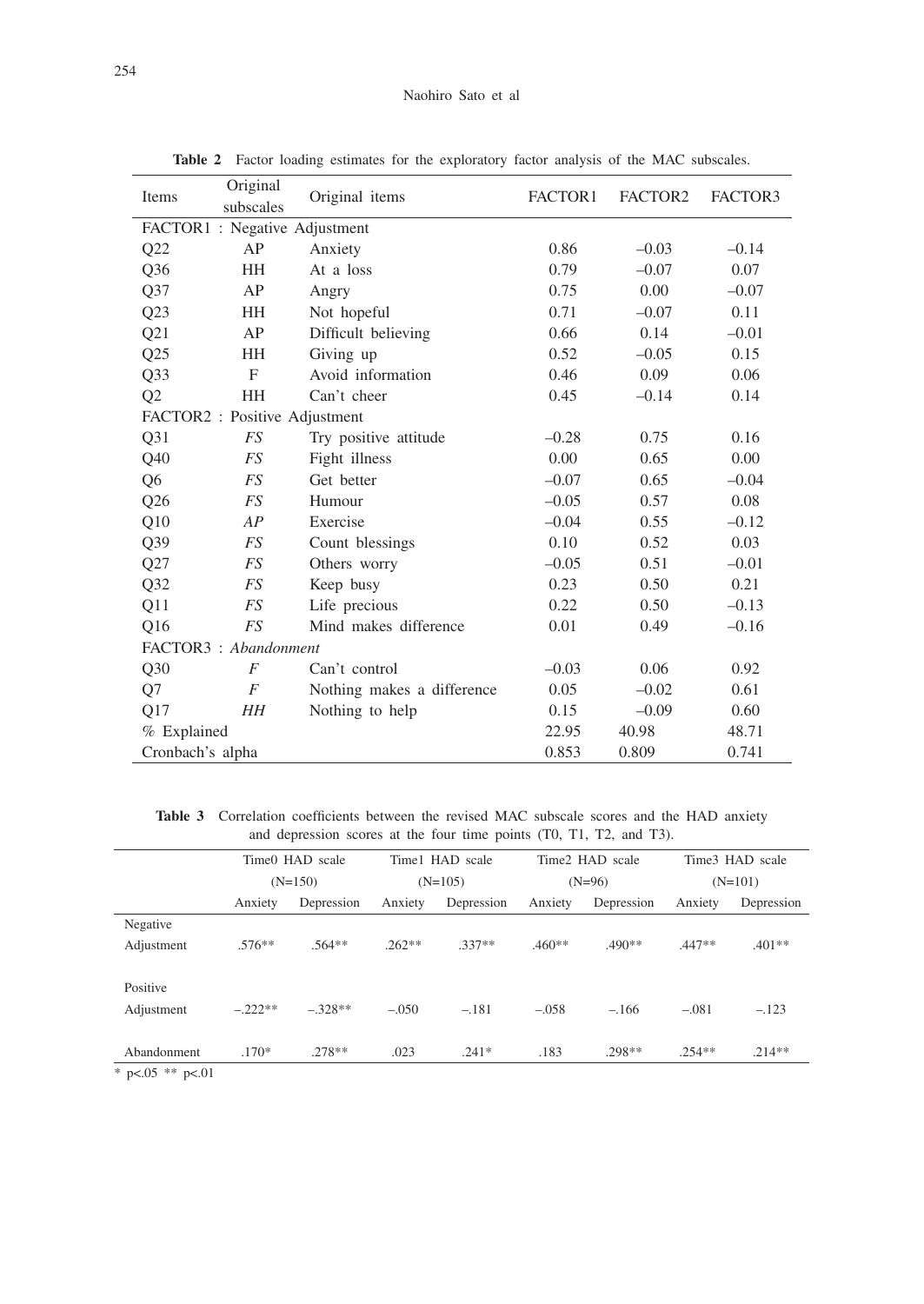## DISCUSSION

We reassessed the MAC scale in male patients with HNC. We excluded 19 of the original 40 items, and the remaining 21 items were incorporated into three subscales: NA, PA, and Abandonment.

NA included four items (Q2, Q23, Q25, Q36) of the original HH, three items (Q21, Q22, Q37) of the original AP, and one item (Q33) of the original F subscale. PA included nine items (Q6, Q11, Q16, Q26, Q27, Q31, Q32, Q39, Q40) of the original FS and one item (Q10) of the original AP subscale. Abandonment included one item (Q17) from the original HH and two items (Q7, Q30) from the original F subscale. In relation to the revised two-factor structure proposed by Watson and Homewood, $30$  seven of the eight items in the NA factor  $(O2, O21, O22, O23,$ Q25, Q36, Q37) were common to the Summary Negative Adjustment scale (Q33 was excluded), indicating that NA was similar to the Summary Negative Adjustment scale. Nine of the 10 items in the PA subscale (Q6, Q11, Q16, Q26, Q27, Q31, Q32, Q39, Q40) were common to those in the Summary Positive Adjustment scale (Q10 was excluded), indicating that these two were also similar.

Abandonment could be extracted independently as a subscale specific to male patients with HNC. Abandonment included one item from the original HH (Q17: I feel there is nothing I can do to help myself) and two items from the original F subscale (Q7: I feel that nothing I can do will make a difference, Q30: I feel that I can't control what is happening to me); all three were included in the Summary Negative Adjustment scale. These three items have not been extracted in previous exploratory factor analyses performed in heterogeneous samples of cancer patients.<sup>26-29</sup> In a study of female patients with breast cancer, Osborne et al<sup>29</sup> revised the original F subscale into two factors: Fatalism-revised and Loss of Control. Loss of Control comprised four items (Q7, Q24, Q30, Q33), two of which (Q7, Q30) are included in our Abandonment subscale. Osborne et al<sup>29</sup> defined Loss of Control as a loss or lack of control over the cancer and little motivation for pursuing cancer treatment or making future plans. Breast cancer and HNC patients may experience similar psychological distress because both conditions involve body disfigurement.

Our participants were male, 81% were previous or current smokers, 78% were previous or current drinkers, and 71% were advanced-stage (stage IV) patients. These demographic characteristics may contribute to the Abandonment coping style. However, other studies have found contradictory results. Vidhubala et al<sup>39</sup> found that compared with females, male patients with HNC tended to show problem-oriented coping that led to better adjustment. Moreover, Aarstad et al<sup>40</sup> found no correlation between avoidance coping (denial, behavioral disengagement, mental disengagement) and smoking/drinking behaviors in mixed-sex patients with HNC. Ichikura et al<sup>41</sup> reported that HNC patients often showed a dependent - coping style after completion of treatment. The disparity between our findings and those of Vidhubala et al,<sup>39</sup> Aarstad et al<sup>40</sup> and Ichikura et al<sup>41</sup> may be explained by differences in cancer stages. The previous studies included patients at various stages of HNC, whereas our subjects were patients with advanced-stage HNC. Sherman et al<sup>10</sup> reported that patients with advanced-stage HNC had poor coping responses (denial, behavioral disengagement, suppression of competing activities). Thus, cancer stage, sex, and drinking and smoking status may contribute to the likelihood that patients adopt the Abandonment coping style.

If Abandonment coping style of male patients with HNC were extracted, the Abandonment subscale was positively correlated with anxiety and depression, although the correlation coefficient was relatively small. Kugaya et  $al<sup>42</sup>$  found an association between the original HH subscale and depressed mood. Hassanein et al<sup>43</sup> investigated psychological outcome and coping style in mixed-sex patients with oral cancer and found that the original HH, AP, and F subscales were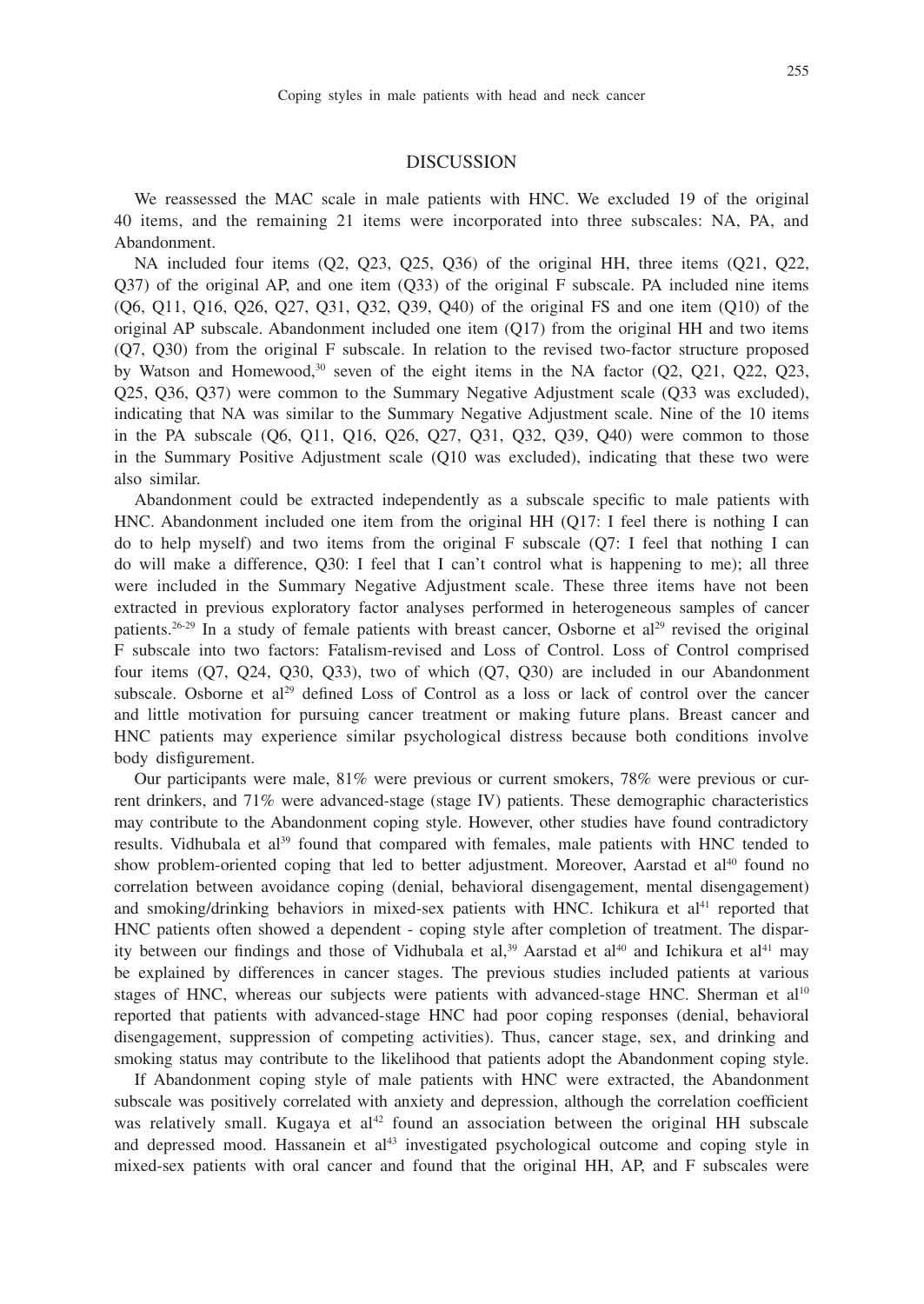correlated with anxiety and depression. The Abandonment factor included one of the six items in the original HH and two of the eight items in the F subscale; this derivation may partly explain the weak correlation between Abandonment and anxiety/depression.

Our study has several limitations. Despite the exploratory nature of the study, we only investigated the male patients and our sample size was too small to conduct meaningful statistical tests. The cancellation rates were extremely high—nearly 30% at each evaluation point. Further study including female with a larger sample size is necessary to draw definitive conclusions. Furthermore, our findings are not generalizable to all patients with HNC because most of our patients were admitted to the Nagoya University Hospital Otorhinolaryngology Department for surgical treatment of advanced-stage cancer. However, we believe our findings have significant clinical implications for patients undergoing surgery for advanced-stage cancer.

#### **CONCLUSION**

We reassessed the MAC subscales in male patients with HNC and examined the correlations between these scores and levels of anxiety and depression. The factor analysis excluded 19 of the original 40 items on the MAC scale, and the remaining 21 items were re-grouped into three coping styles: Negative Adjustment, Positive Adjustment, and Abandonment. The Negative and Positive Adjustment styles were typical of mixed-sex patients with heterogeneous cancers, while Abandonment was specific to male patients with HNC and showed a weak positive correlation with anxiety and depression. We found that the Abandonment coping style was specific to male patients with HNC in response to psychological distress.

## ACKNOWLEDGMENTS

This study was fully supported by a governmental grant of a Grant-in-Aid for Scientific Research (C, no. 16K10249) from the Japanese Ministry of Education, Culture, Sports, Science and Technology and the Japanese Society for the Promotion of Science.

## CONFLICT OF INTEREST

The authors declare that there are no conflicts of interest.

## **REFERENCES**

- 1. Ferlay J, Soerjomataram I, Dikshit R, et al. Cancer incidence and mortality worldwide: sources, methods and major patterns in GLOBOCAN 2012. *Int J Cancer*. 2015;136(5):E359–386.
- 2. Dal Maso L, Torelli N, Biancotto E, et al. Combined effect of tobacco smoking and alcohol drinking in the risk of head and neck cancers: a re-analysis of case-control studies using bi-dimensional spline models. *Eur J Epidemiol*. 2016;31(4):385–393.
- 3. (PND) WPoND. Tobacco use prevalence. WHO report on the global tobacco epidemic 2017 2018; http:// www.who.int/tobacco/global\_report/2017/en/. Accessed October 4, 2018.
- 4. Health tMoSAUMitDoM. Status report without country profiles. Global status report on alcohol and health 2014. http://www.who.int/substance\_abuse/publications/global\_alcohol\_report/en/. Accessed October 4, 2018.
- 5. 5. Suga H. Outline of the National Health and Nutrition Survey (NHNS) Japan. Japan National Health and Nutrition Survey 2012.
- 6. Kelly MM, Tyrka AR, Price LH, Carpenter LL. Sex differences in the use of coping strategies: predictors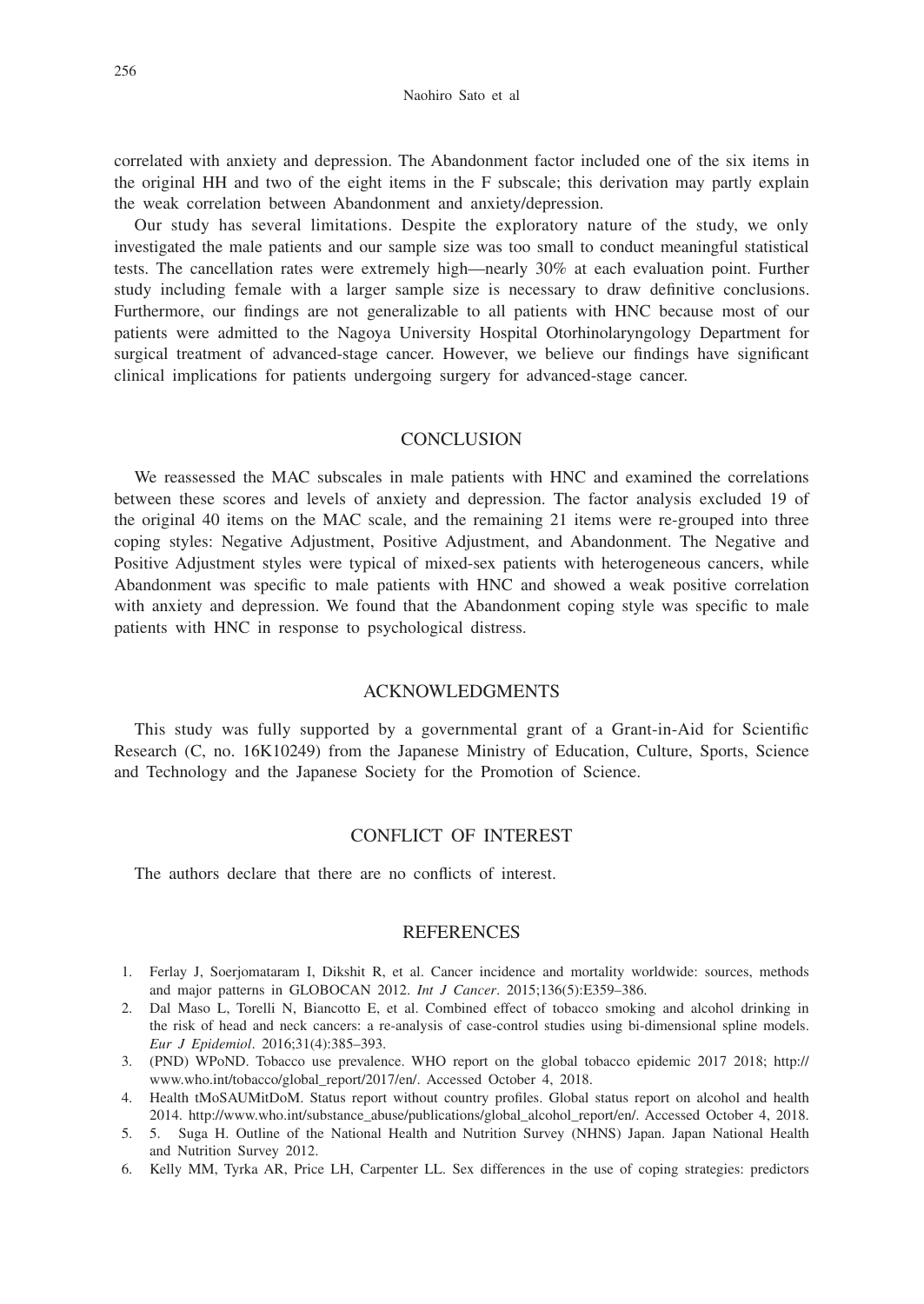of anxiety and depressive symptoms. *Depress Anxiety*. 2008;25(10):839–846.

- 7. Al-Bahrani M, Aldhafri S, Alkharusi H, Kazem A, Alzubiadi A. Age and gender differences in coping style across various problems: Omani adolescents' perspective. *J Adolesc*. 2013;36(2):303–309.
- 8. Matud MP, Bethencourt JM, Ibanez I. Gender differences in psychological distress in Spain. *Int J Soc Psychiatry*. 2015;61(6):560–568.
- 9. Shimizu K, Nakaya N, Saito-Nakaya K, et al. Personality traits and coping styles explain anxiety in lung cancer patients to a greater extent than other factors. *Jpn J Clin Oncol*. 2015;45(5):456–463.
- 10. Sherman AC, Simonton S, Adams DC, Vural E, Hanna E. Coping with head and neck cancer during different phases of treatment. *Head Neck*. 2000;22(8):787–793.
- 11. List MA, Lee Rutherford J, Stracks J, Haraf D, Kies MS, Vokes EE. An exploration of the pretreatment coping strategies of patients with carcinoma of the head and neck. *Cancer*. 2002;95(1):98–104.
- 12. Aarstad AK, Beisland E, Osthus AA, Aarstad HJ. Distress, quality of life, neuroticism and psychological coping are related in head and neck cancer patients during follow-up. *Acta Oncol*. 2011;50(3):390–398.
- 13. Elani HW, Allison PJ. Coping and psychological distress among head and neck cancer patients. *Support Care Cancer*. 2011;19(11):1735–1741.
- 14. Aarstad HJ, Osthus AA, Olofsson J, Aarstad AK. Level of distress predicts subsequent survival in successfully treated head and neck cancer patients: a prospective cohort study. *Acta Otolaryngol*. 2014;134(2):211–219.
- 15. Morris N, Moghaddam N, Tickle A, Biswas S. The relationship between coping style and psychological distress in people with head and neck cancer: A systematic review. *Psychooncology*. 2018;27(3):734–747.
- 16. Trick L, Watkins E, Windeatt S, Dickens C. The association of perseverative negative thinking with depression, anxiety and emotional distress in people with long term conditions: a systematic review. *J Psychosom Res*. 2016;91:89–101.
- 17. Duffy SA, Ronis DL, Valenstein M, et al. Depressive symptoms, smoking, drinking, and quality of life among head and neck cancer patients. *Psychosomatics*. 2007;48(2):142–148.
- 18. Misono S, Weiss NS, Fann JR, Redman M, Yueh B. Incidence of suicide in persons with cancer. *J Clin Oncol*. 2008;26(29):4731–4738.
- 19. Hem E, Loge JH, Haldorsen T, Ekeberg O. Suicide risk in cancer patients from 1960 to 1999. *J Clin Oncol*. 2004;22(20):4209–4216.
- 20. Horney DJ, Smith HE, McGurk M, et al. Associations between quality of life, coping styles, optimism, and anxiety and depression in pretreatment patients with head and neck cancer. *Head Neck*. 2011;33(1):65–71.
- 21. Henry M, Rosberger Z, Bertrand L, et al. Prevalence and risk factors of suicidal ideation among patients with head and neck cancer: longitudinal study. *Otolaryngol Head Neck Surg*. 2018:159(5):843–852.
- 22. Kam D, Salib A, Gorgy G, et al. Incidence of suicide in patients with head and neck cancer. *JAMA Otolaryngol Head Neck Surg*. 2015;141(12):1075–1081.
- 23. Watson M, Haviland JS, Greer S, Davidson J, Bliss JM. Influence of psychological response on survival in breast cancer: a population-based cohort study. *Lancet*. 1999;354(9187):1331–1336.
- 24. Schnoll RA, Harlow LL, Stolbach LL, Brandt U. A structural model of the relationships among stage of disease, age, coping, and psychological adjustment in women with breast cancer. *Psychooncology*. 1998;7(2):69–77.
- 25. Akechi T, Okuyama T, Imoto S, Yamawaki S, Uchitomi Y. Biomedical and psychosocial determinants of psychiatric morbidity among postoperative ambulatory breast cancer patients. *Breast Cancer Res Treat*. 2001;65(3):195–202.
- 26. Schwartz CE, Daltroy LH, Brandt U, Friedman R, Stolbach L. A psychometric analysis of the Mental Adjustment to Cancer scale. *Psychol Med*. 1992;22(1):203–210.
- 27. Nordin K, Berglund G, Terje I, Glimelius B. The Mental Adjustment to Cancer scale--a psychometric analysis and the concept of coping. *Psychooncology*. 1999;8(3):250–259.
- 28. Cayrou S, Dickes P, Gauvain-Piquard A, Roge B. The Mental Adjustment to Cancer (MAC) scale: French replication and assessment of positive and negative adjustment dimensions. *Psychooncology*. 2003;12(1):8–23.
- 29. Mystakidou K, Watson M, Tsilika E, et al. Psychometric analyses of the Mental Adjustment to Cancer (MAC) scale in a Greek palliative care unit. *Psychooncology*. 2005;14(1):16–24.
- 30. Watson M, Homewood J. Mental Adjustment to Cancer Scale: psychometric properties in a large cancer cohort. *Psychooncology*. 2008;17(11):1146–1151.
- 31. American Psychiatric Association. *Diagnostic and statistical manual of mental disorders*. 4th ed. Text Revision (DSM -IV-TR). Washington DC: Amer Psychiatric Association; 2000.
- 32. Akechi T, Fukue-Saeki M, Kugaya A, et al. Psychometric properties of the Japanese version of the Mental Adjustment to Cancer (MAC) scale. *Psychooncology*. 2000;9(5):395–401.
- 33. Watson M, Greer S, Young J, Inayat Q, Burgess C, Robertson B. Development of a questionnaire measure